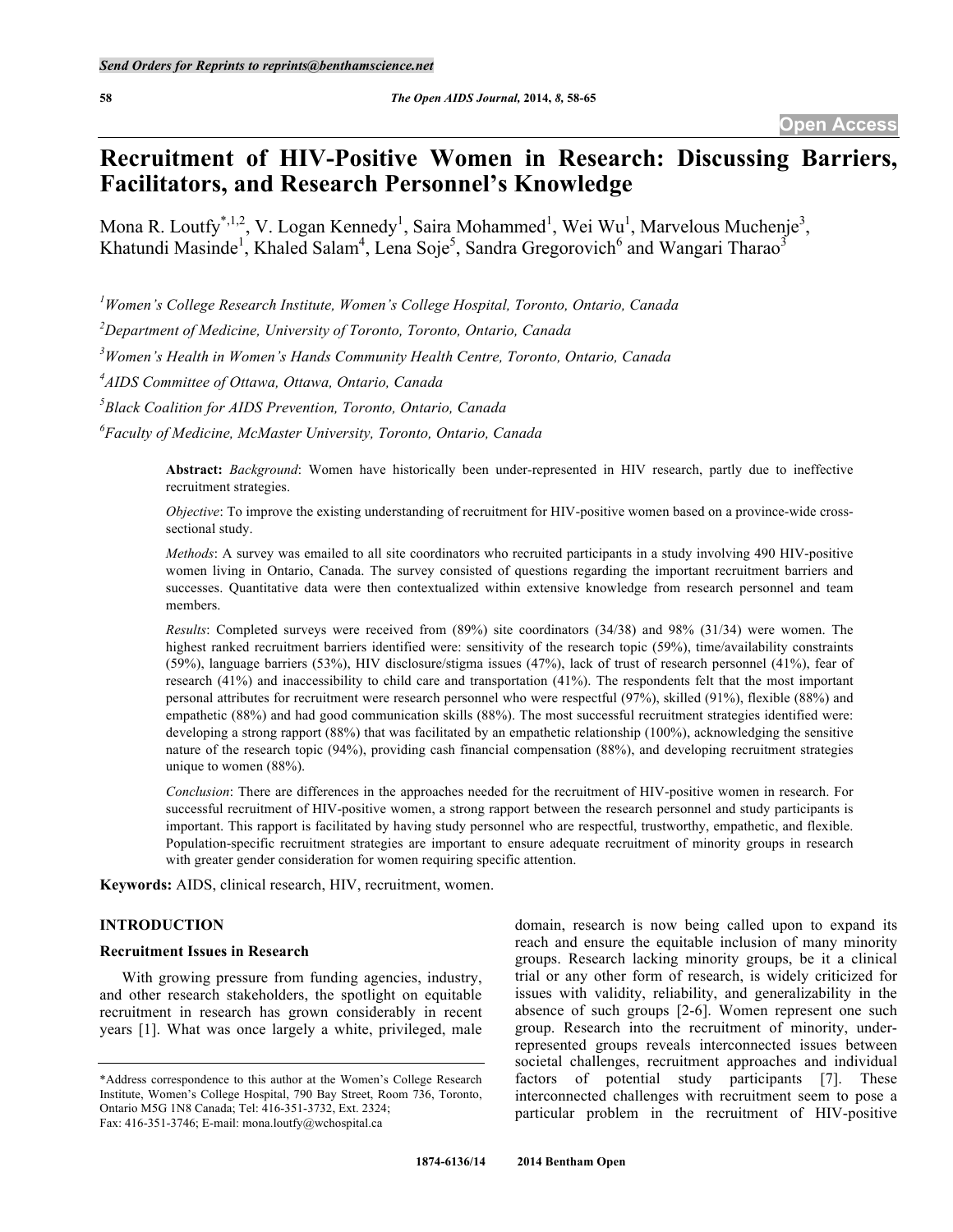women, specifically those who exist at the intersection of HIV and other forms of stigma [3, 7, 8]

#### **Recruitment of HIV-Positive Women in Research**

Despite the fact that the first published literature on the subject of low enrolment of HIV-positive women in research dates back to the mid 1990s, ongoing studies continue to demonstrate that women's enrolment and retention in HIV research is unacceptably low [6, 9, 10]. This is an important issue that needs to be addressed now more than ever as the Canadian, American and global statistics indicate that women now account for 23%, 25% and 54% (among adults) of the HIV prevalence, respectively [11-13].

Despite the growing prevalence of HIV research that focuses on or includes women, reports exploring recruitment challenges in this population remain largely anecdotal, particularly among racial and ethnic minority women [2, 14- 18]. The published literature addressing recruitment barriers is also largely limited to HIV clinical trials and does not include observational studies and community-based studies [6, 19-21] nor does it focus on specific racial and ethnic minorities or women [3, 7, 15, 22]. There is some research that has explored the role of gender in HIV research recruitment [7, 14]. In the first published article on this topic, low enrolment of women was critique at a societal level, an institutional level, and at the personal level of women [7]. In a US report, individual and population level recruitment strategies were explored and found that direct, personal recruitment was more effective at recruiting and retaining woman than large media type campaigns [14].

In May 2010, AIDS published a commentary which stated that the recruitment and inclusion of women in HIV clinical trials should be an urgent priority for researchers given their historically low participation in light of gender parity in the epidemic [22]. This statement, and similar publications, has highlighted that issues beyond inclusion/exclusion criteria needed to be considered and successful approaches need to be reaffirmed through different research efforts [22, 23].

#### **Theoretical Approach**

We report findings uncovered through an iterative, community-informed approach to data analysis and reporting. An iterative approach, typically cited in qualitative research, is based in the fundamental principle that research is a cyclical process whereby emerging data inform changes and additions to research objectives [24]. Basic theoretical tenants include early review of data, flexibility in methodology and data collection procedures, and repeated analysis in order to respond to the units of data as they emerge [24].

We used this approach to explore the available data on continued challenges in the recruitment of HIV-positive women that our research program was experiencing. The purpose of this study was to learn from research personnel's knowledge base to assess recruitment barriers and identify successful recruitment strategies for HIV-positive women. First, we developed a survey to collect data on the perspectives of research personnel who did the primary recruitment for a cross-sectional survey on fertility intentions among HIV-positive women of reproductive age in Ontario,

Canada [25]. Then, in our analysis we have aimed to contextualize these findings by situating them in information we have available from members of our Project Advisory Committee (which included the investigators, central coordinator, site research personnel, and community members) from the original cross-sectional study.

## **METHODS**

# **Original Cross-Sectional Study Description**

The Ontario HIV Fertility Study [25] was initiated to investigate in HIV-positive women of reproductive age living in Ontario: 1) their desire to have children and intentions of becoming pregnant; 2) their need to access family planning and fertility clinics; and 3) their belief whether the general medical community is supportive of HIV-individuals having children. Four hundred and ninety women living with HIV of reproductive age living in Ontario were enrolled from 38 sites across the province of Ontario from October  $5^{th}$ , 2007 to March  $31^{st}$ , 2009 [25].

## **Current Participants**

We approached the single assigned research staff member at each of the 38 sites who carried out the screening and recruitment of study participants. The primary inclusion criteria were: 1) being the assigned staff member that recruited for the Ontario HIV Fertility Study [25] and 2) the ability and willingness of the study site personnel to participate. The sites included 28 Community-based AIDS Service Organizations (ASO), 1 Community Health Centre (CHC), and 9 HIV Clinics from across Ontario. The research personnel consisted of 7 research coordinators, 2 research assistants, 14 support service workers or coordinators, 4 case/project managers, 5 nurses, and 2 executive directors.

## **Procedures**

An eight-page survey was administered by the Ontario HIV Fertility Study Central Research Coordinator by an email invitation. The cover page of the survey and the email sent indicated that their participation and results would be kept in strict confidence and they are not to put their name anywhere on the survey. Participants were given the option of either emailing the scanned completed survey or faxing the survey back to the central coordinator. The survey took approximately 10 to 15 minutes to complete and asked questions related to demographics, recruitment barriers, and successful recruitment strategies.

#### **Ethics**

Since the survey included no personal identifiers and was completed by organizational staff, consent was implied by completing and submitting the final document. The Women's College Research Institute Research Ethics Board approved the survey and procedures. Also, all study activities were conducted following the principles of the 2008 version of the Declaration of Helsinki (Seoul, Korea).

## **Identification of Perceived Recruitment Barriers and Strategies by Research Personnel**

During enrolment for the Ontario HIV Fertility Study, various recruitment strategies were used to enrol participants from the 38 sites across Ontario. These strategies included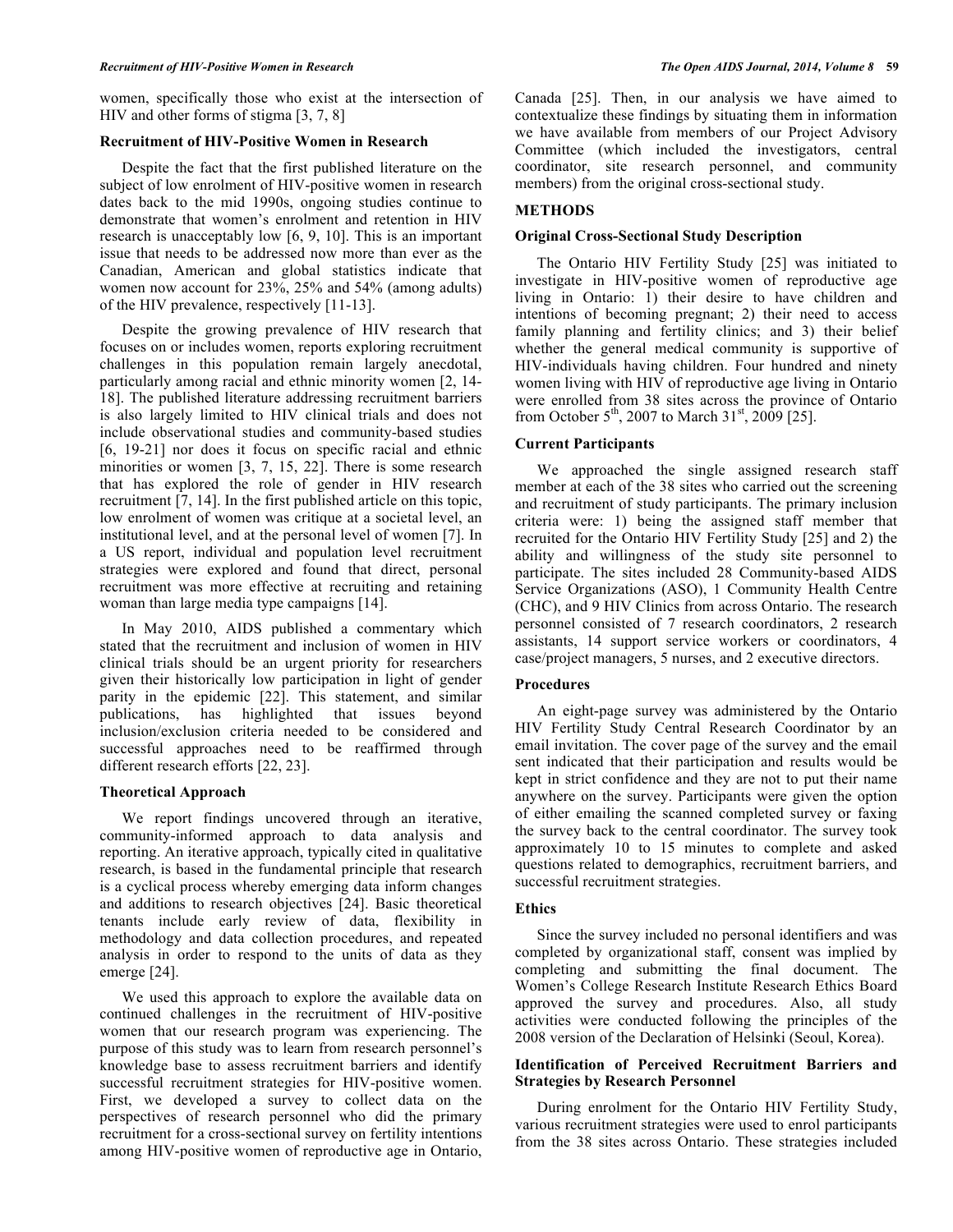posters, direct enrolment (study coordinators approached eligible participants during clinical or service related visits), linking enrolment to community peer gatherings and forums, snowball sampling, and chart review for eligibility. Members of the Project Advisory Committee attended meetings to monitor the progress of the project once enrolment had begun. These meetings were an important aspect of the iterative approach to our research process and were used as an opportunity to identify, discuss, and address issues regarding recruitment/enrolment and to provide feedback on all aspects of the project as it progressed. The site research personnel offered insight into several recruitment barriers and strategies during these meetings. After the meetings, the central coordinator highlighted the effective recruitment strategies identified and recommended them to all site research personnel for the project. Several sites were able to implement these strategies to increase recruitment while others were unable to do so for logistical reasons. These barriers and strategies were also used to develop the survey used in the current study.

#### **Statistical Analysis**

Data from the eight-page survey were entered twice and verified prior to analysis. Statistical analyses were performed using SAS Version 9.1.3 (SAS Institute, Cary, North Carolina, USA). Baseline characteristics of the study population were summarized using means and SD for continuous variables and frequencies and proportions for categorical variables. The identification of the recruitment barriers and strategies and the attributes of research personnel for successful recruitment that were deemed to be important were reported as proportions of the total respondents and ranked using the rank correlation test.

#### **RESULTS**

#### **Study Population**

A total of 34 research staff members from 38 enrolling sites across Ontario completed the survey. Thus, the response rate was 89%, which is an excellent rate likely to eliminate the chance of nonresponse bias in the results [26].

The median age of the respondents was 42 years of age (IQR: 29-45). Over half (59%) of the research personnel that responded identified as Caucasian, 21% identified as African, Caribbean, and Black (ACB) with the remaining group reporting other ethnic minority groups. Thirty-two percent had less than 5 years of experience in the research field whereas 26% had between 5 and 10 years of experience. Fifty-six percent were located within an ASO, 38% from a clinic site, 15% from a hospital and one from a CHC. Table **1** further summarizes the demographic characteristics of the sample.

#### **Recruitment Barriers**

The barriers to recruitment for HIV-positive women of reproductive age living in Ontario were determined in two parts: 1) identification of recruitment barriers found to be important to the surveyed research personnel and 2) rank order of the important barriers identified (as shown in Fig. **1**). Fifty-nine percent of respondents identified the sensitive nature of the research topic as an important recruitment

#### **Table 1. Demographic characteristics of the study participants (N=34).**

| <b>Characteristics</b>                        | N <sub>0</sub> | (%)    |
|-----------------------------------------------|----------------|--------|
| Age (Mean (SD)                                | 39.0           | (10.2) |
| Gender                                        |                |        |
| Female                                        | 31             | (91)   |
| Male                                          | 3              | (9)    |
| Race/Ethnicity                                |                |        |
| Caucasian                                     | 20             | (59)   |
| Black/African/Caribbean                       | 7              | (21)   |
| Asian (Chinese/Japanese/Korean/Vietnamese)    | 1              | (3)    |
| Southeast Asian (Indian/Pakistani/Sri Lankan) | 3              | (9)    |
| Other (Latin American/Aboriginal)             | 3              | (9)    |
| <b>Job Title</b>                              |                |        |
| Research coordinator                          | 7              | (21)   |
| Research assistant                            | 2              | (6)    |
| Support services worker                       | 7              | (21)   |
| Support services coordinator                  | 7              | (21)   |
| Case manager/Project manager                  | 4              | (12)   |
| Nurse                                         | 5              | (15)   |
| <b>Executive directors</b>                    | 2              | (6)    |
| Site Type *                                   |                |        |
| Clinic                                        | 13             | (38)   |
| Hospital                                      | 5              | (15)   |
| AIDS service organization                     | 19             | (56)   |
| Community health centre                       | 1              | (3)    |

SD, standard deviation; \* The sum of response options is greater than 100% because survey respondents may describe more than one option.

barrier, as it related to sexual and reproductive health. It was also ranked as the most important barrier overall. The same number of responders (59%) also felt that lack of time and availability for potential study participants was a significant recruitment barrier and it was ranked as the second most important barrier overall. The third most highly reported, and ranked, recruitment barrier was associated with language and communication challenges and 53% identified this barrier as important. Language barriers included communication difficulties, unavailability of documents in languages other than English or French, and languages spoken by the research staff and participants. The fourth most important barrier ranked was the fear of deliberate or accidental disclosure of HIV status and concerns of stigma with 47% of respondents identifying it as an important barrier. Forty-one percent felt that the lack of trust of study personnel, fear of research trials, child care access, and transportation were important recruitment barriers which were ranked  $5<sup>th</sup>$ ,  $6<sup>th</sup>$ ,  $7<sup>th</sup>$ , and  $10^{th}$  in terms of level of importance respectively. The  $8^{th}$ and 9<sup>th</sup> ranked recruitment barriers were lack of trust with the study investigator (38%) and complex language used in the survey (35%).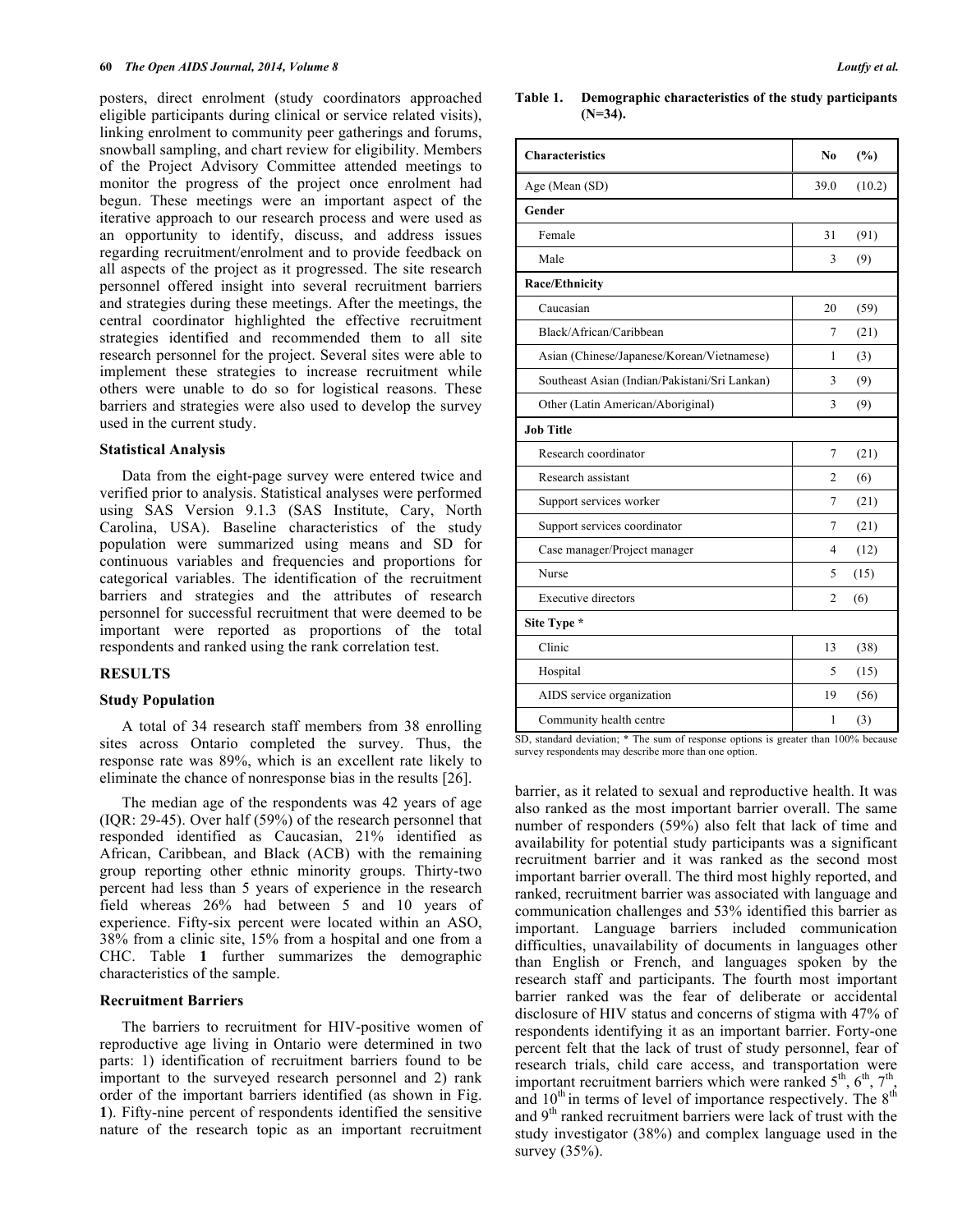

**Fig. (1). Percentage and ranking of barriers to recruitment.** Study participants were asked to select all potential barriers to recruitment from a pre-established list, and then to rank order the barriers they had identified. While some barriers had equal percentage and ranking scores (sensitive nature of the research topic was ranked highest and was identified by the most percentage, 59% of respondents). Other barriers were ranked lower than the frequency at which they were identified by respondents (transportation costs was ranked  $10<sup>th</sup>$  despite being selected by 41% of respondents).

#### **Successful Recruitment Strategies**

The successful recruitment strategies for HIV-positive women of reproductive age living in Ontario were determined using the same process as barriers; identification of recruitment strategies found to be successful and rank order of the successful strategies identified. As described in Fig. (**2**), all responders (100%) felt that rapport between the study personnel and participant being facilitated by study personnel who are empathetic was ranked the most successful recruitment strategy. Ninety-four percent of participants indicated that successful recruitment strategies for HIV-positive women involve the acknowledgment of the sensitive nature of the research topic. This recruitment strategy was ranked as the second most successful strategy overall. The third ranked most successful recruitment strategy is a cash reimbursement with 88% of responders indicating that it is a successful recruitment strategy. The same percentage of respondents (88%) also indicated that there needs to be a strong rapport between the study personnel and participant which was ranked as the fourth most successful recruitment strategy as well as the use of recruitment strategies that are unique to women. In addition, 85% of responders felt that the most important factor for recruiting HIV-positive women is trust between her and the study personnel which was ranked as  $6<sup>th</sup>$ . Responders ranked flexibility and the understanding that HIV-positive women require different recruitment strategies than that for HIVpositive men as the  $7<sup>th</sup>$  most successful recruitment strategies as 82% felt both to be an important recruitment strategy.

## **Attributes of Research Personnel for Successful Recruitment**

The important attributes of research personnel for successful recruitment were also determined in two parts including identification and ranking in order of the important attributes of research personnel. Fig. (**3**) illustrates that responders found the following attributes in research personnel important for successful recruitment of HIVpositive women: respect (97%) which was ranked most

important, empathy (88%) which was ranked second most important, a person who is skilled/knowledgeable about the research topic (91%) which was ranked third most important, good communication skills (88%) which was ranked  $4<sup>th</sup>$  most important and flexibility (88%) which was ranked  $5<sup>th</sup>$  most important.

#### **Research Personnel's Insight**

During the Project Advisory Committee meetings, the years of insight from the research personnel, along with that of the community and the research team, highlighted the unique strategies needed to recruit women with HIV into all forms of research. Primary themes across the meetings included the tendency of women to need facilitated referrals to studies by someone they know and trust (i.e. telephone calls made by coordinators or support workers as opposed to flyers or study poster tear-offs); the need for financial support to attend study visits and secure childcare; the paramount importance of trust including opportunities to complete data collection with friends, in groups, and with peers; and finally that the research must be meaningful to women, as a collective, if they are to give their time and share their stories or samples. This insight that was possessed by the research personnel was used to better understand the data that emerged during analysis and to substantiate the perceptions expressed in the survey.

#### **DISCUSSION**

We found that research personnel clearly recognize barriers and facilitators to the recruitment of HIV-positive women. Consistent with previous research, we found that the recruitment of minority HIV-positive women into research requires careful consideration and cannot be assumed to mirror recruitment approaches in less marginalized populations who possess higher levels of personal agency in terms of research participation [6, 7, 10, 14, 15]. Gender is a significant socio-demographic variable that has been highlighted during research discussions among front line staff conducting recruitment, with women being noted as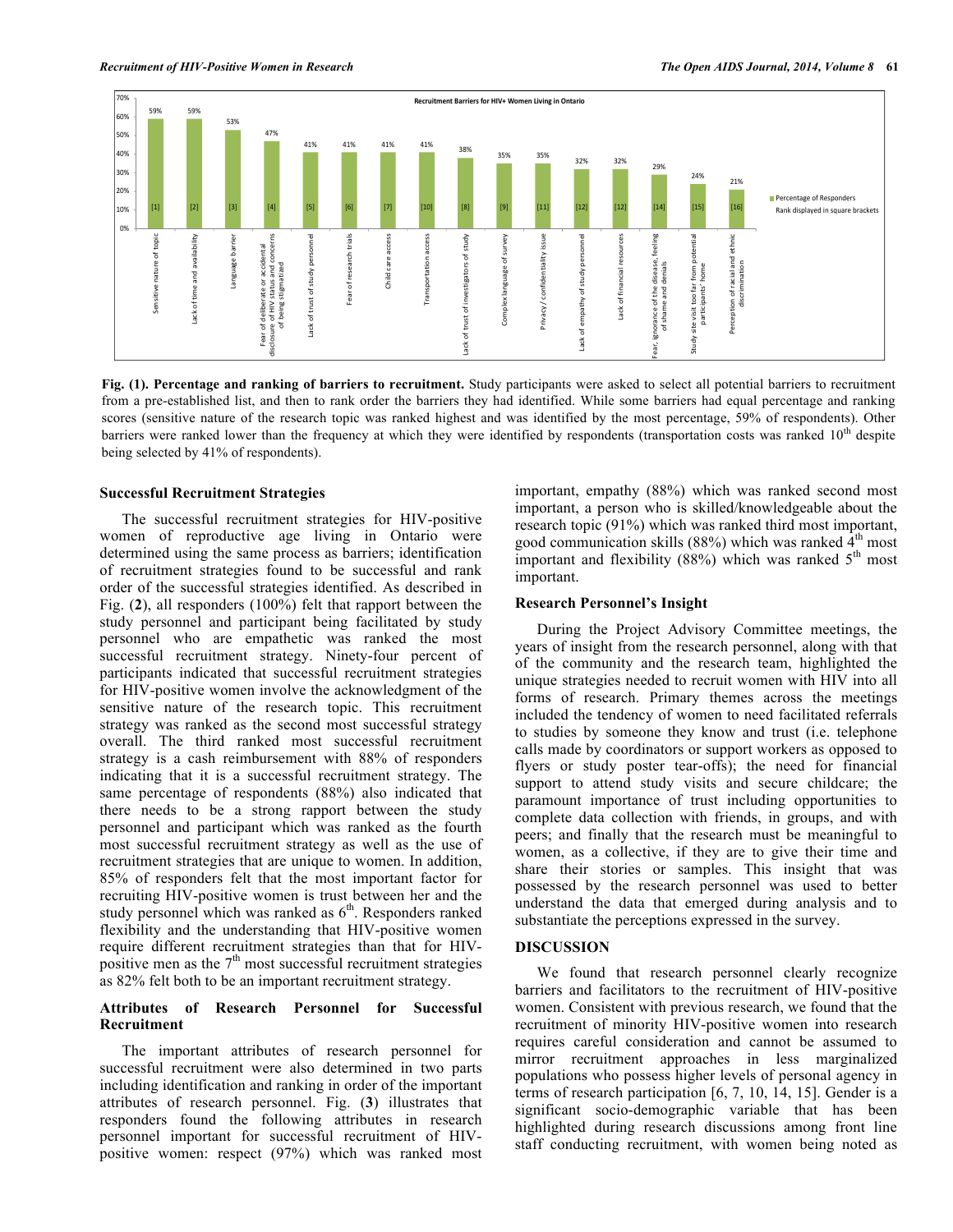

**Fig. (2). Percentage and ranking of strategies for the recruitment of HIV-positive women.** The percentage of respondents that identified pre-established recruitment strategies, and their ranking, is shown. Recruitment strategies were found to often mirror recruitment barriers. For example, acknowledging the sensitive nature of the research topic before enrolment was identified by the second highest number of respondents (96%) and was ranked second overall as a recruitment strategy. It was identified as the number one barrier by in percentage and ranking.



**Fig. (3). Percentage and ranking of important attributes of research personnel for successful recruitment of HIV-positive women.** Study participants were asked to describe important attributes of research personnel in order to successfully recruit HIV-positive women. There was no statistical difference in responses based on demographic characteristics of respondents (insert statistic).

less likely to engage independently in research than men. This finding is congruent with conceptual literature examining the relationships between gender, marginalization and personal agency, which posits that structural alterations are needed within systems that perpetuate the inability of marginalized communities, particularly women, to enact their personal agency [27]. In this instance, we assert that these structures are conventional approaches to research recruitment and the historical assumption that unique approaches for women, particularly minority women, do not exist.

The majority of research personnel (59%) identified the sensitive nature of the research topic and ranked it as the most important recruitment barrier. HIV is itself a sensitive topic and adding to this is the fact that a great deal of research involving HIV-positive women focuses on the highly personal topics of sexual and reproductive health. Previous research suggested fear and lack of knowledge of HIV infection, itself, as perceived barriers towards participation in clinical trials among HIV-positive

individuals [15]. The current findings reveal that 'fear' may also include fear of discussing or revisiting sensitive topics. This is largely influenced by social-political forces and has been felt by research personnel to be a greater barrier when recruiting women than factors associated with the HIVinfection itself. As such, the current study adds to our understanding of how to engage women in HIV research by focusing on the inherent issues associated with HIV and related topics as highly sensitized social phenomena. Lack of time and availability for participation was also found to be an equally important recruitment barrier for minority women in Ontario, a finding well supported in both HIV and other clinical research [28]. However, the current study begs the important question of how time constraints may uniquely hinder the engagement of women in HIV research and how research personnel can address this during recruitment. Researchers need to be more cognizant of the time constraints placed on women related to work, parenting, caring for elderly family members, and other familial responsibilities and consider practical solutions to support enrolment including childcare support and transportation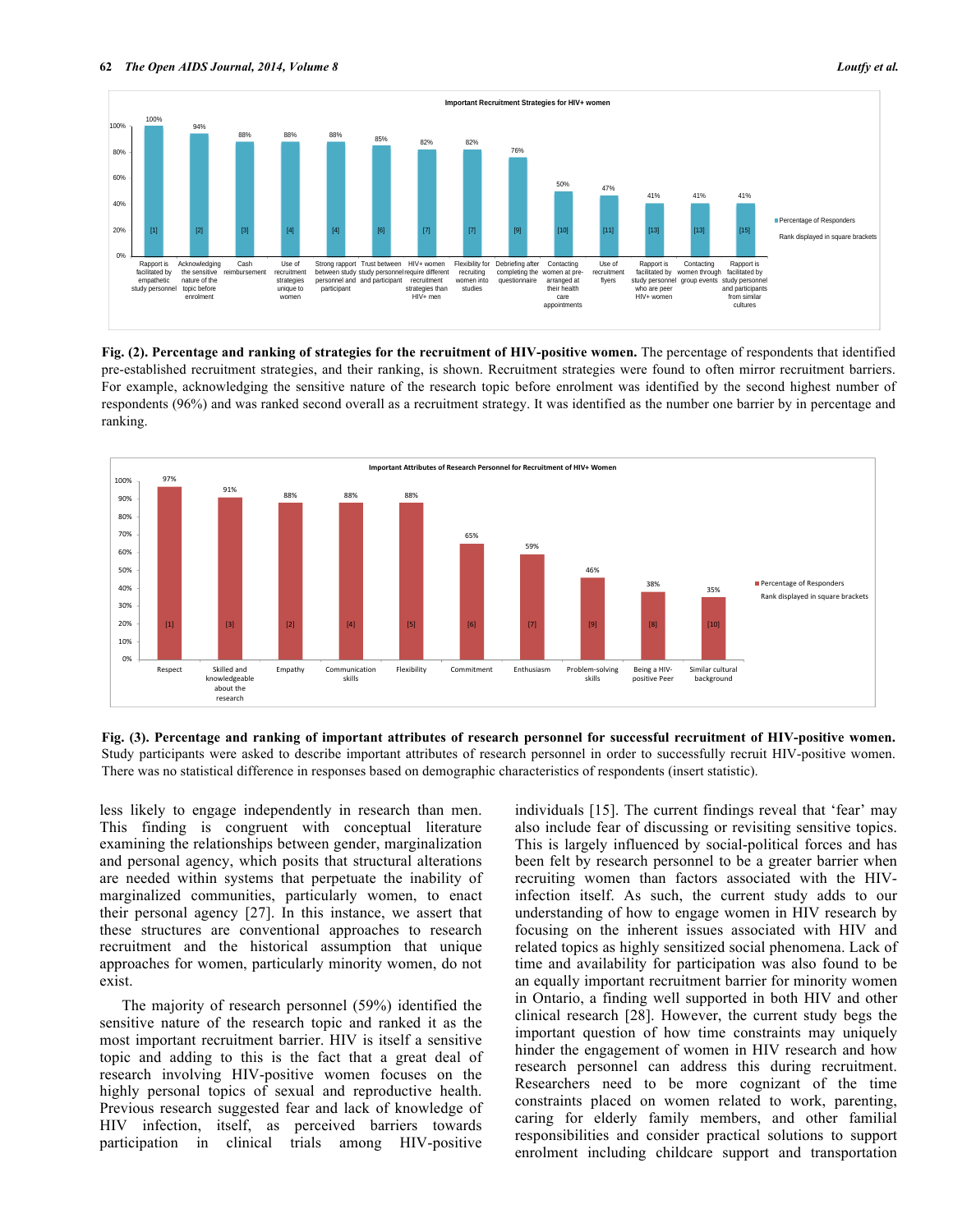#### *Recruitment of HIV-Positive Women in Research The Open AIDS Journal, 2014, Volume 8* **63**

[29]. By providing these solutions other constraints faced by study participants, including transportation and the cost involved with participating research, may better be addressed. Qualitative research with potential research participants could be used to corroborate this finding and further explore possible solutions.

Our finding that language barriers and communication difficulties were important recruitment barriers may not be unique to women but may have unique considerations for women. We build on these findings by referring to evidence of the lower language proficiency observed among female migrants than male migrants [30]. In Ontario, a considerable proportion of women living with HIV are not native English or French speakers. Our finding, in concert with these data, would suggest that language proficiency is a greater barrier to recruitment for women than men. However, it is not merely language but cultural communication practices that can be a hindrance between minorities and care providers [31]. Qualitative researchers have historically been mindful of issues associated with personnel from different cultural or racial backgrounds than participants (outsider researcher) and considered how these differences might effect data collection and analysis [32]. However, quantitative researchers have been less considerate of how these differences might hinder or alter recruitment. While the current study did not identify similar cultural background as one of the most important attributes identified by research staff, it is a worthy consideration to keep in mind and requires follow up with the possible study participants.

The final major recruitment barrier faced by research staff in the current study is lack of trust between the research personnel and study participants. The need for trust between research personnel and participants was corroborated repeatedly in the Project Advisory Board meetings. This is further complicated by historical experiences of minority groups in research that included deception, cohesion, and abuse [33]. The lack of trust may be a result of the study participants' fear of research trials due to misconceptions and misinformation surrounding research [34]. These misconceptions, which are common among minority groups, include conspiracies about the source of HIV, HIV vaccines and cures, underrepresentation of minorities due to bias, and safety of study participation [34], can also lead to negative perceptions of research personnel's attitudes including perceived ethnic and racial discrimination. Development of rapport, including an environment of mutual respect between participant and personnel prior to trying to engage them in research will help to facilitate this trust.

These recruitment barriers can be defined collectively as individual/personal barriers, socio-cultural barriers, research barriers, and economic barriers. Individual/personal barriers are the most abundant in the current data, which appear to be related to experiences of stigma. Stigma issues, including the sensitive nature surrounding HIV and the negative experiences of HIV-positive women, have lead to refusal to participate or difficulties expressing thoughts and feelings with respect to the research topic [35]. These issues seem to be a key reason why the HIV/AIDS population is difficult to engage in research as identified in our study as well as other studies [1, 7, 15]. Another individual/personal deterrent for recruitment is lack of time and availability to participate in

the research due to a busy lifestyle including work and family obligations [5, 9, 15, 18].

While obvious barriers emerged in the data, so too did approaches that can be used to strengthen recruitment efforts. The most successful recruitment strategy identified in our study is the rapport between the research personnel and participant. Respondents unanimously felt that successful recruitment strategies should involve a rapport between the study personnel and study participant requiring respect, empathy, trust, skill and flexibility on the part of the study personnel. The characteristics of skill and flexibility can be achieved through training and research design however respect, empathy, and trust are more complex. While we did not find any literature that exists on the issue of rapport between participants and personnel in quantitative or clinical researcher, we can borrow from qualitative research wisdom, which often suggests that the development of rapport is essential to the redistribution of power that in turn allows for honest, transparent data collection [36, 37]. These qualitative data have been echoed in meetings that have been used to contextualize the current study's findings. These issues of respect, trust, and empathy may be further complicated for HIV-positive women who often have histories of abuse of power; this is an important area for future research to consider strategies to further diminish power imbalances and ensure trust and empathy.

Although King and his colleagues [9] presented a similar study assessing the attitudes and perceptions of site coordinators on the recruitment and retention of HIVpositive individuals, the study coordinators included males and females from clinical trials. The point of recruitment into clinical trials versus an observational trial is important. The current study is unique as it assessed recruitment barriers and strategies within observational studies from the perspective of diverse research team members who were all women and were located in different sites such as clinics, hospitals, ASOs, and CHCs. The heterogeneity of the sample may better allow the current findings to be valid and reliable in other types of research. The lessons learned from the current study and contextual data corroborate King *et al*.'s findings about the need to address logistic barriers to research recruitment of minorities and thus are transferable, as the screening, recruitment and baseline visits are similar research practices in all study design. While observational study designs may pose less intrinsic barriers for HIVpositive women as compared to trials, were exclusion criteria often exclude women who have a potential to become pregnant, beyond eligibility all study designs face the same challenges in enrolment. The issue of how to adapt inclusion/exclusion criteria of clinical trials to increase the admissibility of HIV-positive women with a high likelihood of conception, as in the original cohort of study participants, also requires further investigation.

The differences in race/ethnicity between our survey respondents, who were largely Caucasian, and the HIVpositive study population who were largely ACB is another important consideration from this study. At first glance this difference does not appear to be an issue that influenced recruitment outcomes as only 21% of the survey respondents felt that their perception of racial/ethnic discrimination was identified as a recruitment barrier. Upon deeper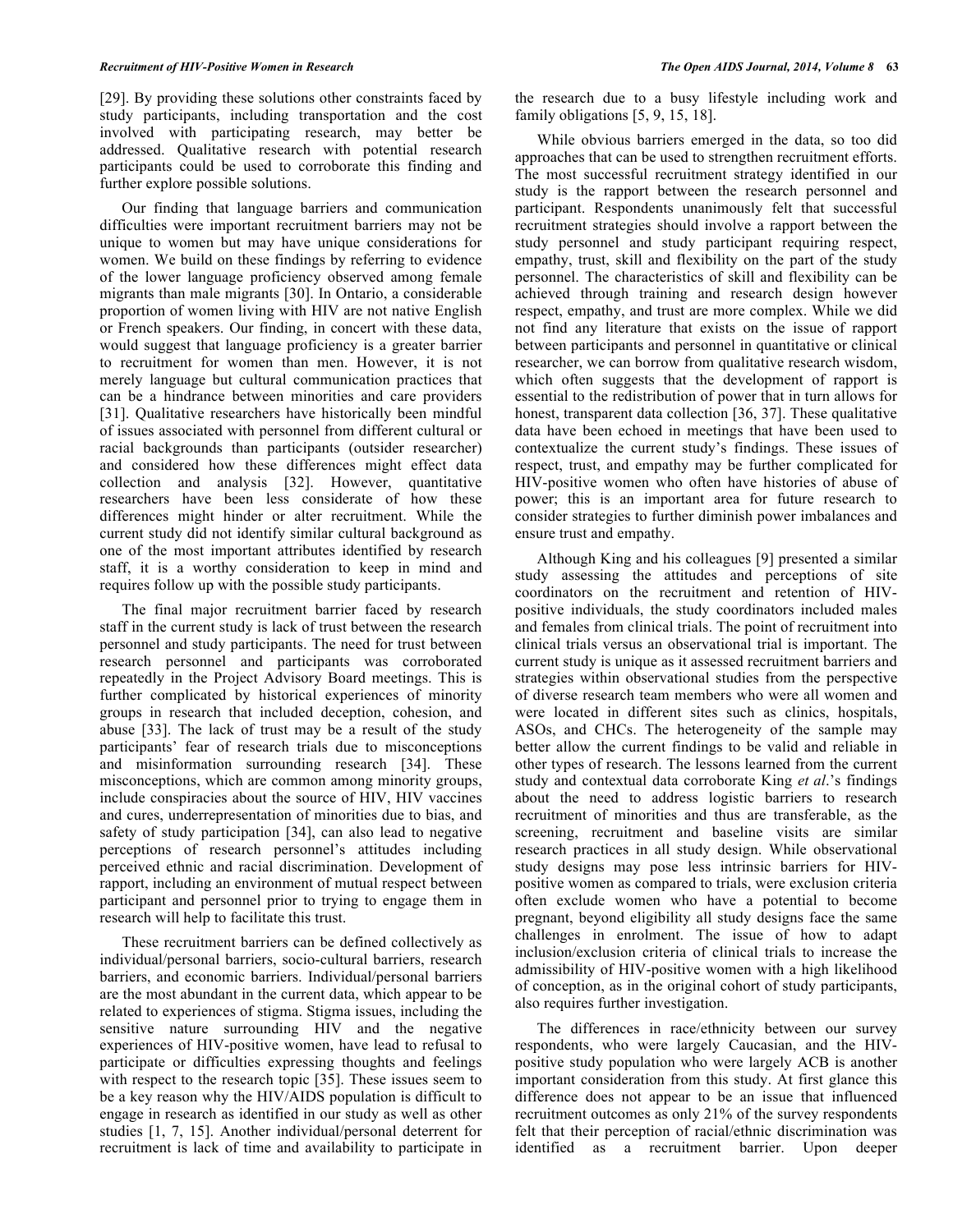consideration, more questions emerge about this finding; for example, racial issues as a barrier may have been more readily perceived by certain racial/ethnic groups within the respondents. For example, it is worth noting that 21% of respondents identified as ACB, the same number who identified racial/ethnic discrimination as a recruitment barrier. It is also impossible to determine if ACB respondents may have been more prolific recruiters in the original study among ACB participants as we did not collect the site name of current respondents to protect confidentiality. If so, the issue of racial/ethnic discrimination as a recruitment barrier would be difficult to determine within the current group. While the data support our previous statement that while racial differences can be a barrier, when these differences are managed with sensitivity they can be overcome, a deeper exploration of the nature of this barrier is required both the uncover the context of the barrier and also to identify strategies to increase sensitivity.

## **LIMITATIONS**

Our study has several limitations. The generalizability of the research findings is limited by the small sample recruited for the current project. While response rate was high (89%), the overall sampling frame was small which resulted in a sample of 34 research personnel participants. However, the recruitment sites and patterns where quite varied in this study from posters within ASOs to direct recruitment by a research personnel within an academic clinical setting. The heterogeneity in both site and recruitment pattern lends strength to the generalizability of these findings. A second limitation is that research personnel were surveyed rather the participants themselves and the research personnel's perspectives are being used as a surrogate for the true experience of the participants. In addition, a comparison of those who responded with research personnel who did not complete the survey may have added insight to the findings. This could play into under-representing the importance of some barriers and successes; as an example possible study participants may feel that having the study personnel be of the same cultural background may be more important than identified. A third limitation of the current study is the generalizability of findings beyond HIV research as results demonstrated strong issues related to HIV specifically as a barrier to recruitment. While these findings may not generalize, they are imperative for HIV researchers as recruitment of minority women is to improve. Finally, the rudimentary analysis that was feasible based on the small sample size (ranking and rating) is recognized as a limitation as is the inability to conduct any sub-analysis by staff demographic factors. The analysis may have also been strengthened by including a qualitative component beyond the existing contextual data available. None the less, the dissemination of this study is important given that the topic of recruitment of women with HIV in research remains under-addressed.

## **CONCLUSION**

Our study has several strengths despite these limitations. To our knowledge this is the first study to examine the perceptions of research personnel in recruiting minority women into an observational HIV study. The findings were strengthened by the contextual data reported from extensive

meetings with research team and community members. Findings support the conceptualization that enrolment of women possesses unique challenges related to gender roles and increased experiences of stigma, highlighting the salient issue of structural changes to the recruitment of women. This points to the urgent need for further research to understand these findings in greater depth across diverse stakeholder groups.

#### **CONFLICT OF INTEREST**

There are no conflicts of interest to declare from any of authors.

#### **ACKNOWLEDGEMENTS**

We thank the study participants, the frontline AIDS Service Organization staff and research coordinators, and the members of the Project Advisory Committee. We also thank the research personnel who took the time to fill out this survey.

This work was supported by peer-reviewed grants from the Canadian Foundation for AIDS Research (Grant # 018-033) and the Ontario Ministry of Health and Longterm Care, AIDS Bureau.

## **REFERENCES**

- [1] Alvarez RA, Vasquez E, Mayorga CC, Feaster DJ, Mitrani VB. Increasing minority research participation through community organization outreach. West J Nurs Res 2006; 28(5): 541-60.
- [2] Morse EV, Simon PM, Besch CL, Walker J. Issues of recruitment, retention, and compliance in community-based clinical trials with traditionally underserved populations. Appl Nurs Res 1995; 8(1): 8-14.
- [3] Hessol NA, Schneider M, Bacon M, *et al*. Retention of women enrolled in a prospective study of HIV infection: impact of race, unstable housing, and use of HIV therapy. Am J Epidemiol 2001; 154: 563-73.
- [4] Robinson KA, Dennison CR, Wayman, DM, Pronovost PJ, Needham, DM. Systematic review identifies number of strategies important for retaining study participants. J Clin Epidemiol 2007; 60(8): 757-65.
- [5] Grant JS, DePew DD. Recruiting and retaining research participants for a clinical intervention study. J Neurosci Nurs 1999; 31(6): 357-62.
- [6] Gwadz MV, Leonard NR, Nakagawa A, *et al*. Gender differences in attitudes toward AIDS clinical trials among urban HIV-infected individuals from racial and ethnic minority backgrounds. AIDS Care 2006; 18(7): 786-94.
- [7] Kelly PJ, Cordell J. Recruitment of women into research studies: A nursing perspective. Clin Nurse Spec 1996; 10(1): 25-8.
- [8] Gifford AL, Cunningham WE, Heslin KC, *et al*. Participation in research and access to experimental treatments by HIV-infected patients. N Engl J Med 2002; 346: 1373-82.
- [9] King WD, Defreitas D, Smith K, *et al*. Attitudes and perceptions of AIDS clinical trials group site coordinators on HIV clinical trial recruitment and retention: a descriptive study. AIDS Patient Care STDS 2007; 21(8): 551-63.
- [10] Hankins C, Lapointe N, Walmsley S. Participation in clinical trials among women living with HIV in Canada. Can Med Assoc J 1998: 159: 1359 -65.
- [11] At a Glance HIV and AIDS in Canada: Surveillance Report to December 31<sup>st</sup>, 2011. Public Health Agency of Canada Web site. http://www.phac-aspc.gc.ca/aids-sida/publication/survreport/2011/ dec/index-eng.php. Accessed June 13, 2013.
- [12] HIV Among Women. Center for Disease Control and Prevention Web site. http://www.phac-aspc.gc.ca/aids-sida/publication/survr eport/2011/dec/index-eng.php. Accessed June 13, 2013.
- [13] Global summary of the AIDS epidemic. WHO, UNAIDS, UNICEF Web site. http://www.who.int/hiv/data/2012\_epi\_core\_en.png. Accessed June 13, 2013.